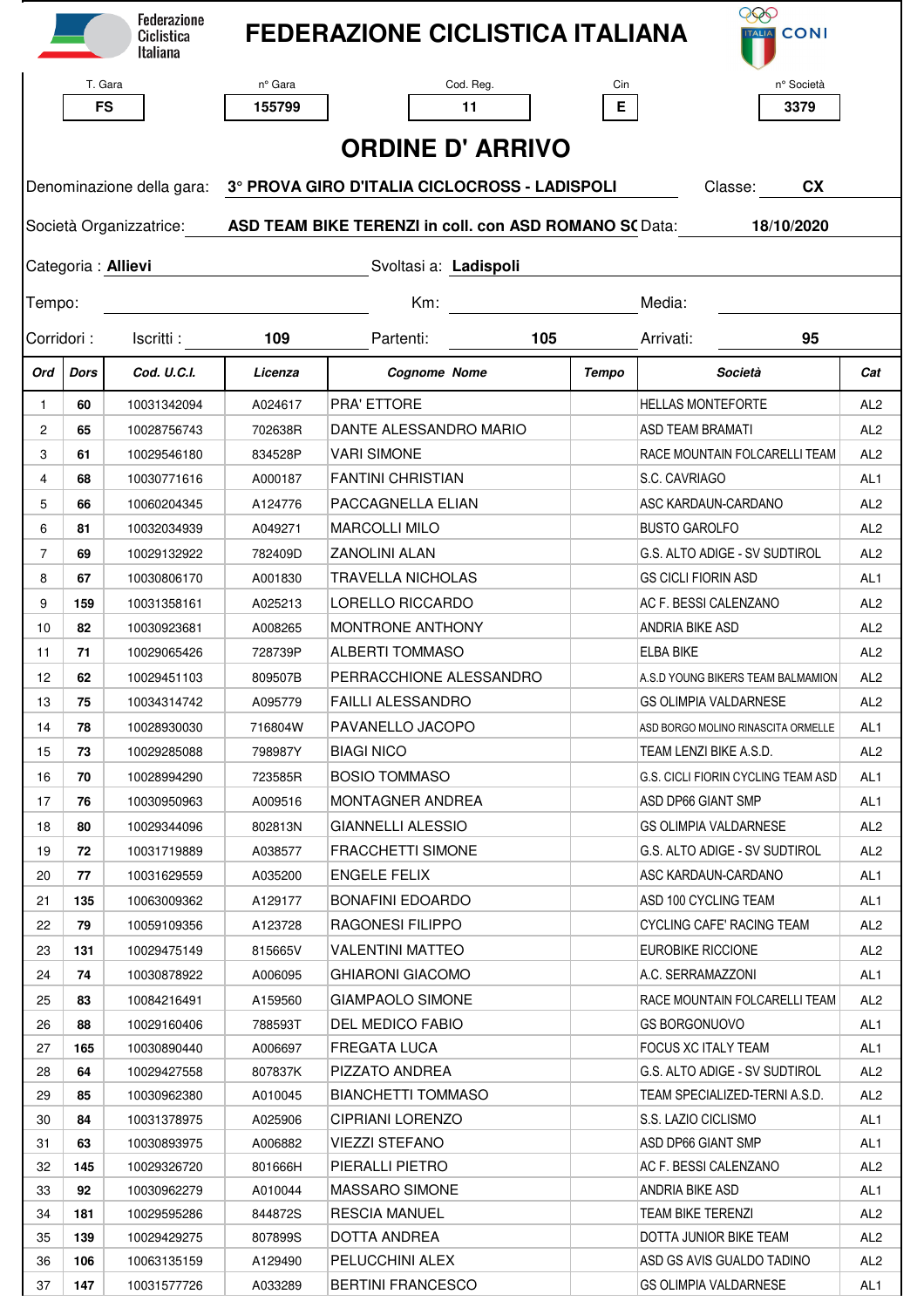| 38 | 144 | 10030940051 | A009006 | <b>ARICI RICCARDO</b>        | <b>FOCUS XC ITALY TEAM</b>          | AL <sub>1</sub> |
|----|-----|-------------|---------|------------------------------|-------------------------------------|-----------------|
| 39 | 87  | 10030916005 | A007923 | TORRESI TEODORO              | BICI ADVENTURE TEAM A.S.D.          | AL <sub>2</sub> |
| 40 | 137 | 10050107453 | A108547 | CAPOGNA VITTORIO ANDRIY      | ANDRIA BIKE ASD                     | AL <sub>2</sub> |
| 41 | 166 | 10030746758 | 998963Y | SANFILIPPO CRISTIAN          | G.S. CICLI FIORIN CYCLING TEAM ASD  | AL <sub>1</sub> |
| 42 | 93  | 10031829522 | A042300 | <b>FRUCI ANDREA</b>          | ASD MENTANA CICLISMO                | AL <sub>2</sub> |
| 43 | 132 | 10029391283 | 805315V | PETRI DAMIANO                | AC F. BESSI CALENZANO               | AL <sub>1</sub> |
| 44 | 86  | 10086623408 | A162494 | CARDILLO ELIO                | ASD TIRRENO BIKE                    | AL1             |
| 45 | 130 | 10030116662 | 927785N | PAGLIARINO FABIO             | G.S. CICLI FIORIN CYCLING TEAM ASD  | AL <sub>1</sub> |
| 46 | 89  | 10029109276 | 776816V | MILEO GABRIEL                | ASD TEAM BYKERS VIGGIANO            | AL <sub>2</sub> |
| 47 | 128 | 10033709807 | A086966 | LARIVEI MATTIA               | DOTTA JUNIOR BIKE TEAM              | AL <sub>2</sub> |
| 48 | 116 | 10028928111 | 716680D | NANNINI ANDREA               | <b>GS BORGONUOVO</b>                | AL <sub>1</sub> |
| 49 | 149 | 10030753731 | 999313V | FURLAN MATTIA                | G.S. MOSOLE                         | AL1             |
| 50 | 99  | 10082891534 | A157235 | PROJETTI CESARINI FILIPPO    | RACE MOUNTAIN FOLCARELLI TEAM       | AL <sub>2</sub> |
| 51 | 108 | 10034485403 | A098363 | <b>MORETTI GIULIO</b>        | TEAM SPECIALIZED-TERNI A.S.D.       | AL <sub>2</sub> |
| 52 | 97  | 10033064250 | A076123 | CHIRIELETTI VALERIO          | ASD TIRRENO BIKE                    | AL <sub>2</sub> |
| 53 | 153 | 10029411693 | 806681W | REGANO ANTONIO               | ANDRIA BIKE ASD                     | AL <sub>1</sub> |
| 54 | 158 | 10032506401 | A061083 | PELLEGRINI KEVIN             | G.S. ALTO ADIGE - SV SUDTIROL       | AL <sub>2</sub> |
| 55 | 152 | 10030436560 | 967901T | SALVADEO ALESSIO LUCA        | <b>P&amp;G GB JUNIOR TEAM</b>       | AL <sub>2</sub> |
| 56 | 180 | 10030431914 | 967171W | URSELLA LEONARDO             | JAM'S BIKE TEAM                     | AL <sub>1</sub> |
| 57 | 142 | 10034595234 | A100051 | LEONI GIOVANNI               | G.S. ALTO ADIGE - SV SUDTIROL       | AL <sub>2</sub> |
| 58 | 157 | 10100143891 | A189313 | DAMATO GIUSEPPE              | ANDRIA BIKE ASD                     | AL <sub>1</sub> |
| 59 | 90  | 10032033727 | A049240 | STAMPATORE EDOARDO           | ASD MENTANA CICLISMO                | AL <sub>2</sub> |
| 60 | 96  | 10083407250 | A157600 | <b>ZEZZA CHRISTIAN</b>       | ASD GS PONTINO SERMONETA            | AL <sub>1</sub> |
| 61 | 95  | 10085310167 | A160976 | D'ULIZIA MATTEO              | S.S. LAZIO CICLISMO                 | AL <sub>1</sub> |
| 62 | 120 | 10032309771 | A056125 | CASSANO GIUSEPPE             | POL.VA DILETT. "GAETANO CAVALLARO"  | AL <sub>2</sub> |
| 63 | 155 | 10030067152 | 921488P | <b>CECCONI ALEX</b>          | <b>RINASCITA</b>                    | AL <sub>1</sub> |
| 64 | 161 | 10030088774 | 924155K | D'ALESSANDRO NICOLO'         | <b>BUSTO GAROLFO</b>                | AL1             |
| 65 | 133 | 10032619363 | A064128 | TULLIO MATTEO                | A.S.D. PEDALE TEATE                 | AL <sub>1</sub> |
| 66 | 150 | 10033523180 | A083932 | <b>GAGGIOLI JACOPO</b>       | <b>BICI ADVENTURE TEAM A.S.D.</b>   | AL <sub>2</sub> |
| 67 | 136 | 10029114734 | 777923Z | <b>CARLETTI MICHAEL</b>      | EUROBIKE RICCIONE                   | AL <sub>2</sub> |
| 68 | 121 | 10034688901 | A101624 | FONTANELLI EDOARDO           | S.C. CAVRIAGO                       | AL <sub>1</sub> |
| 69 | 100 | 10084730490 | A160099 | <b>GENTILI EMANUELE</b>      | ASD MENTANA CICLISMO                | AL <sub>2</sub> |
| 70 | 111 | 10030849519 | A004283 | <b>GIGLI GIORDANO</b>        | TEAM BIKE TERENZI                   | AL1             |
| 71 | 123 | 10031547515 | A032024 | <b>CATELLI DANIEL</b>        | DOTTA JUNIOR BIKE TEAM              | AL1             |
| 72 | 162 | 10030781316 | A000642 | SPANIO MATTEO                | <b>GS BORGONUOVO</b>                | AL <sub>1</sub> |
| 73 | 151 | 10050107251 | A108537 | PERSICO MIRKO                | A.S.D. PEDALE ROSSOBLU- PICENUM     | AL1             |
| 74 | 94  | 10033063846 | A076116 | FERRARO SANTIAGO             | ASD TIRRENO BIKE                    | AL1             |
| 75 | 163 | 10029842840 | 889152W | FRANCESCANGELI TOMMASO       | U.C. PETRIGNANO A.S.D.              | AL1             |
| 76 | 164 | 10034652020 | A100945 | <b>MUSILLI FRANCESCO</b>     | A.S.D PEDALE ROSSOBLU TRUENTUM      | AL <sub>1</sub> |
| 77 | 102 | 10052605508 | A113630 | <b>ZEVOLA DIEGO</b>          | <b>TEAM BIKE TERENZI</b>            | AL <sub>1</sub> |
| 78 | 168 | 10104820709 | A195805 | <b>MARIUCCI LUCA</b>         | PERUGIA BIKE                        | AL1             |
| 79 | 101 | 10034168333 | A093636 | <b>VERNAGLIONE FRANCESCO</b> | <b>ASD TIRRENO BIKE</b>             | AL1             |
| 80 | 146 | 10052364725 | A109747 | ROSSELLI SIMONE              | TEAM MAZZEI CLUB CORRIDONIA         | AL <sub>2</sub> |
| 81 | 126 | 10095780511 | A183701 | <b>GROTTA DOMENICO</b>       | POL.VA DILETT. "GAETANO CAVALLARO"  | AL1             |
| 82 | 154 | 10034363242 | A096532 | ARTUSO MARCO                 | G.S. MOSOLE                         | AL1             |
| 83 | 129 | 10029391485 | 805317X | LOMBARDI RUGGERO             | AC F. BESSI CALENZANO               | AL <sub>1</sub> |
| 84 | 156 | 10029422710 | 807431L | AGROSÌ MIRKO                 | POL. VA DILETT. "GAETANO CAVALLARO" | AL <sub>2</sub> |
| 85 | 140 | 10030849115 | A004266 | LAURIA CARMINE               | ASD TEAM BYKERS VIGGIANO            | AL1             |
| 86 | 104 | 10098058593 | A186841 | <b>BELTRANI MATTEO</b>       | ASD GS PONTINO SERMONETA            | AL1             |
| 87 | 109 | 10078554422 | A149221 | FORTUNATI CLAUDIO            | <b>ASD ETRUSKABIKE</b>              | AL <sub>2</sub> |